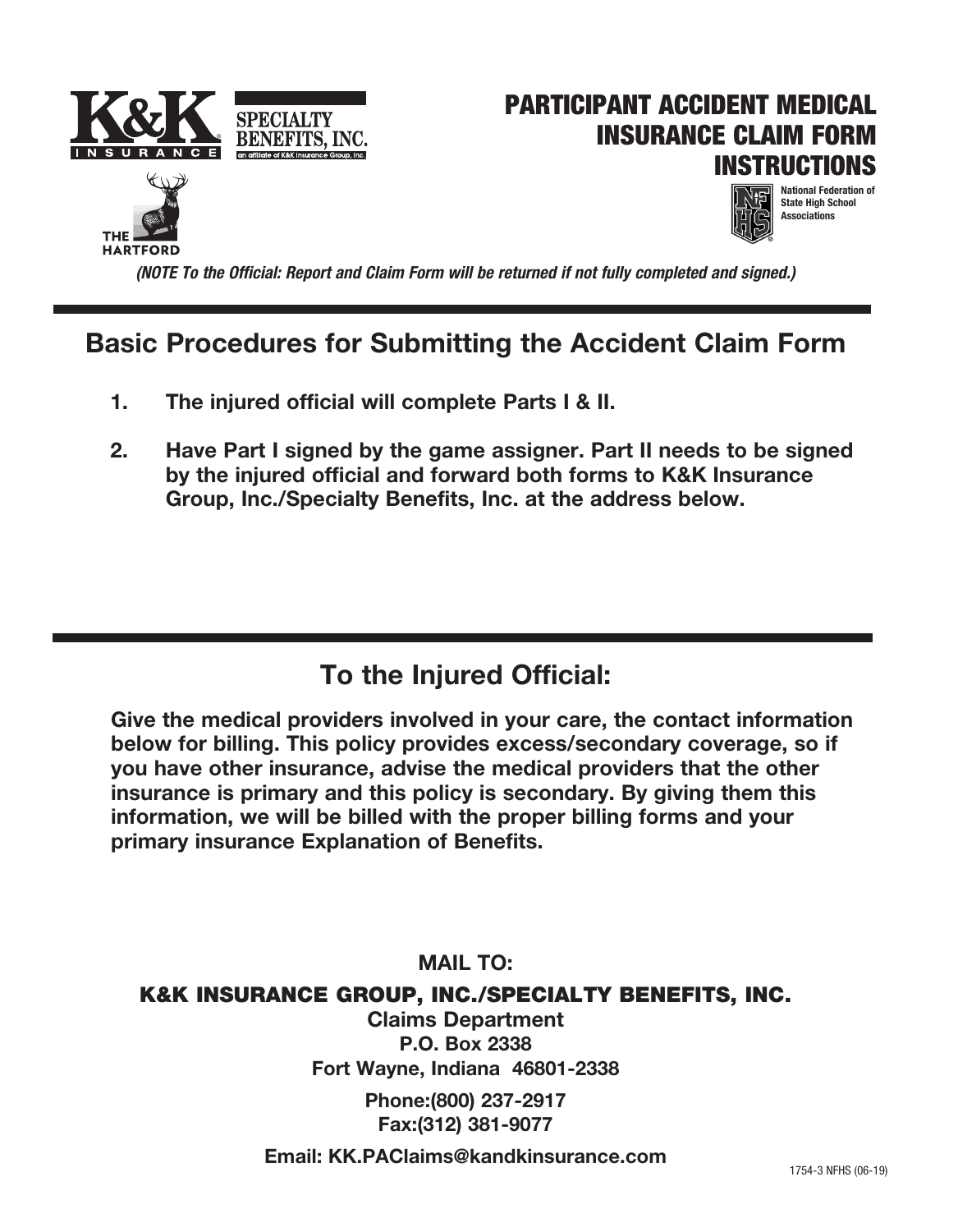



 $0.5<sub>1</sub>$ 

### Hartford Life & Accident Insurance Company ACCIDENT CLAIM FORM

#### **CLAIMS DEPARTMENT**

1712 Magnavox Way, P.O. Box 2338 | Fort Wayne, IN 46801-2338 Ph:800-237-2917 | Fax: 312-381-9077 California License #0334819 email: KK.PAClaims@kandkinsurance.com www.kandkinsurance.com

| PART I         |
|----------------|
| (PLEASE PRINT) |



**National Federation of State High School Associations**

| <b>NATURE</b>                                        | <b>BODILY INJURY</b>                                                                                                                                                                                                              |                                                                                                                                                                                                                                                                                                                                                                                                                                                                 |             |           |
|------------------------------------------------------|-----------------------------------------------------------------------------------------------------------------------------------------------------------------------------------------------------------------------------------|-----------------------------------------------------------------------------------------------------------------------------------------------------------------------------------------------------------------------------------------------------------------------------------------------------------------------------------------------------------------------------------------------------------------------------------------------------------------|-------------|-----------|
| <b>TIME &amp; PLACE</b><br><b>OF INCIDENT</b>        |                                                                                                                                                                                                                                   | EVENT TYPE: University of the contract of the contract of the contract of the contract of the contract of the contract of the contract of the contract of the contract of the contract of the contract of the contract of the<br>LOCATION: New York Contract the Contract of the Contract of the Contract of the Contract of the Contract of the Contract of the Contract of the Contract of the Contract of the Contract of the Contract of the Contract of th |             | $\Box$ PM |
| <b>HAPPENED TO</b>                                   |                                                                                                                                                                                                                                   |                                                                                                                                                                                                                                                                                                                                                                                                                                                                 |             |           |
| <b>APPARENT</b><br><b>INJURY</b><br><b>OR DAMAGE</b> | <b>BODY PART:</b><br><b>D</b> FATALITY                                                                                                                                                                                            |                                                                                                                                                                                                                                                                                                                                                                                                                                                                 |             |           |
| <b>OCCASION</b>                                      |                                                                                                                                                                                                                                   |                                                                                                                                                                                                                                                                                                                                                                                                                                                                 |             |           |
| <b>INCIDENT</b><br><b>DESCRIPTION</b>                | ,我们也不会有什么。""我们的人,我们也不会有什么?""我们的人,我们也不会有什么?""我们的人,我们也不会有什么?""我们的人,我们也不会有什么?""我们的人                                                                                                                                                  |                                                                                                                                                                                                                                                                                                                                                                                                                                                                 |             |           |
| <b>WITNESSES</b>                                     |                                                                                                                                                                                                                                   | NAME: NAME:                                                                                                                                                                                                                                                                                                                                                                                                                                                     | NAME: NAME: |           |
| (If known)                                           |                                                                                                                                                                                                                                   |                                                                                                                                                                                                                                                                                                                                                                                                                                                                 |             |           |
|                                                      |                                                                                                                                                                                                                                   | the control of the control of the control of the control of the control of the control of                                                                                                                                                                                                                                                                                                                                                                       |             |           |
| <b>INSURED</b>                                       | NAME OF INSURED: National Federation of State High School Officials (NFHS)                                                                                                                                                        |                                                                                                                                                                                                                                                                                                                                                                                                                                                                 |             |           |
| <b>GAME</b><br><b>ASSIGNER</b>                       | I hereby certify the foregoing statements made by me on this form to be true to the best of my knowledge. I am aware that if any of the forgoing<br>statements on this form made by me are willfully false, I may be subject to p |                                                                                                                                                                                                                                                                                                                                                                                                                                                                 |             |           |

**COMPLETE ALL SECTIONS AND FAX OR MAIL IMMEDIATELY TO: K&K INSURANCE GROUP, INC./SPECIALTY BENEFITS INC., P.O. BOX 2338, FORT WAYNE, IN 46801-2338**

**THIS FORM MUST INCLUDE THE SIGNATURE OF THE INSURED/REPRESENTATIVE**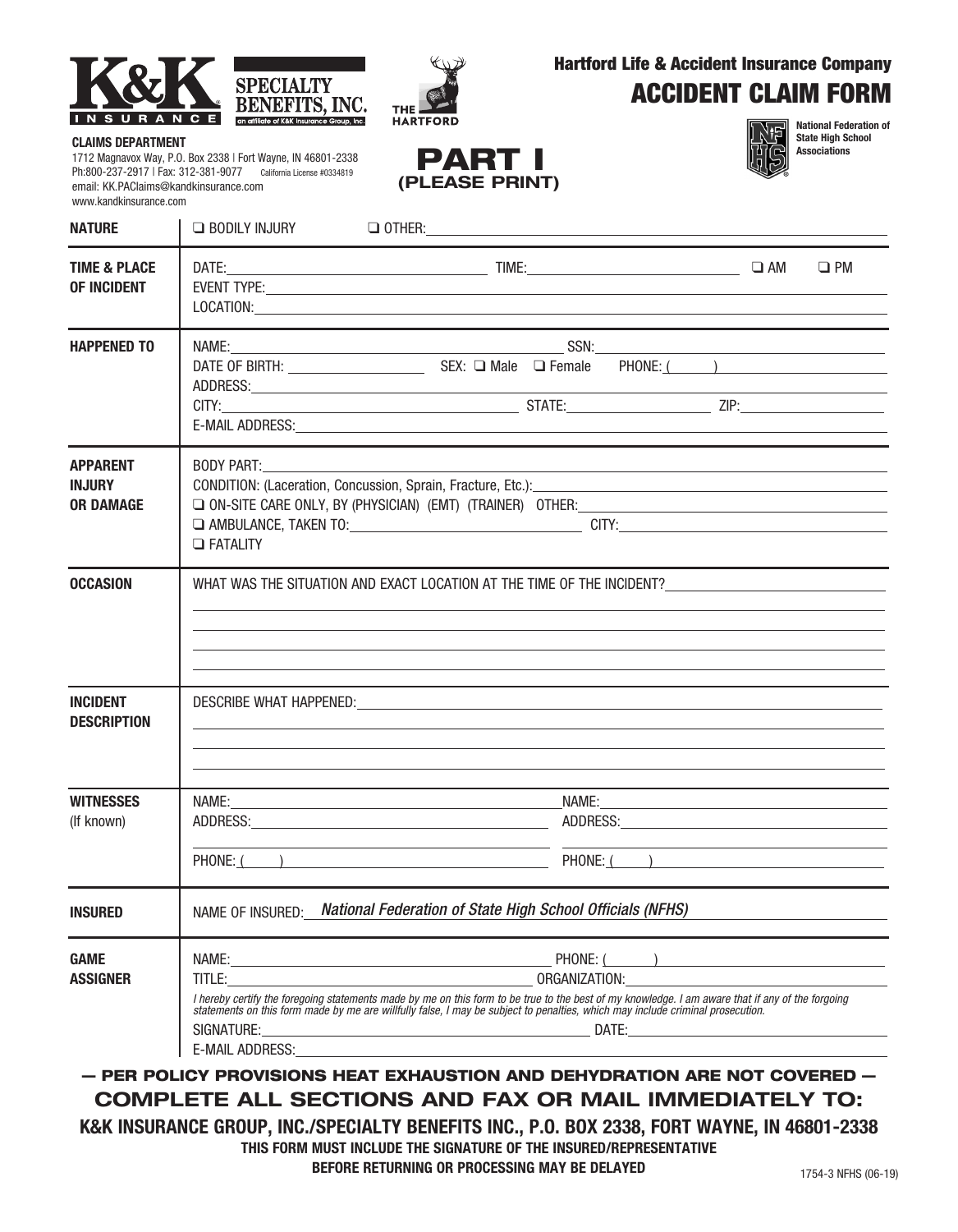

1712 Magnavox Way P.O. Box 2338 Fort Wayne, Indiana 46801 (800) 237-2917 Fax (312) 381-9077 email: KK.PAClaims@kandkinsurance.com http://www.kandkinsurance.com

## PARTICIPANT ACCIDENT MEDICAL INSURANCE CLAIM FORM

Insured Name: *NFHS (National Federation of State High School Officials)*Injured Official:

#### **IT IS IMPORTANT THAT ALL INFORMATION REQUESTED ON THIS CLAIM FORM BE FURNISHED. OMISSION OF VITAL INFORMATION WILL CAUSE DELAY IN CLAIM PROCESSING.**

### **TO BE COMPLETED BY INJURED OFFICIAL** PART II

MEDICAL BENEFITS UNDER THIS POLICY WILL PROVIDE EXCESS COVERAGE. UPON RECEIPT OF THIS CLAIM FORM, AN ACKNOWLEDGEMENT LETTER WILL BE SENT TO YOU ADVISING WHAT SPECIFIC BENEFITS YOU ARE ENTITLED TO.

YOUR CLAIM SHOULD BE SUBMITTED TO THE INSURANCE COMPANY PROVIDING COVERAGE TO YOU THROUGH YOUR OWN HEALTH PLAN, YOUR EMPLOYER OR GOVERNMENTAL HEALTH PLAN. AFTER OTHER INSURANCE BENEFITS HAVE BEEN SUBMITTED, YOU SHOULD FORWARD A COPY OF THE OTHER INSURANCE COMPANY'S EXPLANATION OF BENEFITS AND THE CORRESPONDING ITEMIZED MEDICAL STATEMENTS. IF YOUR INSURANCE COMPANY DENIES BENEFITS, SEND A COPY OF THEIR DENIAL.

WE WILL NOT PROCESS YOUR CLAIM WITHOUT EMPLOYER INFORMATION. IT IS IMPERATIVE THAT WE RECEIVE ALL DATA REQUESTED. TIMELY RECEIPT OF REQUESTED INFORMATION WILL HELP EXPEDITE PROCESSING OF YOUR CLAIM.

|                                                                                                                | EMPLOYER NAME: University of the contract of the contract of the contract of the contract of the contract of the contract of the contract of the contract of the contract of the contract of the contract of the contract of t |
|----------------------------------------------------------------------------------------------------------------|--------------------------------------------------------------------------------------------------------------------------------------------------------------------------------------------------------------------------------|
|                                                                                                                |                                                                                                                                                                                                                                |
|                                                                                                                |                                                                                                                                                                                                                                |
|                                                                                                                |                                                                                                                                                                                                                                |
|                                                                                                                | GROUP INSURANCE COMPANY: And the state of the state of the state of the state of the state of the state of the                                                                                                                 |
|                                                                                                                | POLICY NUMBER: University of the Contract of the Contract of the Contract of the Contract of the Contract of the Contract of the Contract of the Contract of the Contract of the Contract of the Contract of the Contract of t |
|                                                                                                                | INSURANCE COMPANY ADDRESS: WAS ARRESTED FOR A 200 FOR A 200 FOR A 200 FOR A 200 FOR A 200 FOR A 200 FOR A 200 FOR A 200 FOR A 200 FOR A 200 FOR A 200 FOR A 200 FOR A 200 FOR A 200 FOR A 200 FOR A 200 FOR A 200 FOR A 200 FO |
|                                                                                                                |                                                                                                                                                                                                                                |
| SOCIAL SECURITY NUMBER: CONTRACT CONTRACT CONTRACT CONTRACT CONTRACT CONTRACT CONTRACT CONTRACT CONTRACT CONTR | SOCIAL SECURITY NUMBER: CONTRACT CONTRACT CONTRACT CONTRACT CONTRACT CONTRACT CONTRACT CONTRACT CONTRACT CONTR                                                                                                                 |
| SIGNATURE:                                                                                                     | SIGNATURE:________________________                                                                                                                                                                                             |

I WAIVE ANY PROVISION OF LAW TO THE CONTRARY AND HEREBY AUTHORIZE K&K OR ITS REPRESENTATIVES TO FURNISH TO ANY HOSPITAL, PHYSICIAN OR OTHER PERSON WHO HAS ATTENDED ME, AND MY INSURANCE CARRIER, ANY AND ALL INFORMATION WITH RESPECT TO THE ACCIDENTAL INJURY FOR WHICH I AM CLAIMING INSURANCE BENEFITS.

I WAIVE ANY PROVISION OF LAW TO THE CONTRARY AND HEREBY AUTHORIZE ANY HOSPITAL, PHYSICIAN OR OTHER PERSON WHO HAS ATTENDED ME, AND MY INSURANCE CARRIER OR EMPLOYER, TO FURNISH TO K&K OR ITS REPRESENTATIVES ANY AND ALL INFORMATION WITH RESPECT TO ANY SICKNESS OR INJURY, MEDICAL HISTORY, CONSULTATION, PRESCRIPTIONS, OR TREATMENT, AND COPIES OF ALL HOSPITAL, MEDICAL, OR INSURANCE RECORDS INCLUDING, BUT NOT LIMITED TO, INFORMATION REGARDING OTHER INSURANCE COVERAGES. I AGREE THAT A PHOTOCOPY OF THIS AUTHORIZATION SHALL BE CONSIDERED AS EFFECTIVE AS THE ORIGINAL.

I UNDERSTAND THIS AUTHORIZATION IS NECESSARY TO FACILITATE THE OBTAINING AND PROVIDING OF INFORMATION NEEDED TO QUICKLY PROCESS MY CLAIM.

*I hereby certify the foregoing statements made by me on this form to be true to the best of my knowledge. I am aware that if any of the forgoing statements on this form made by me are willfully false, I may be subject to penalties, which may include criminal prosecution.*

SIGNED: DATE:

*Please Note: If injured person is a minor, signature must be of parent or legal guardian.*